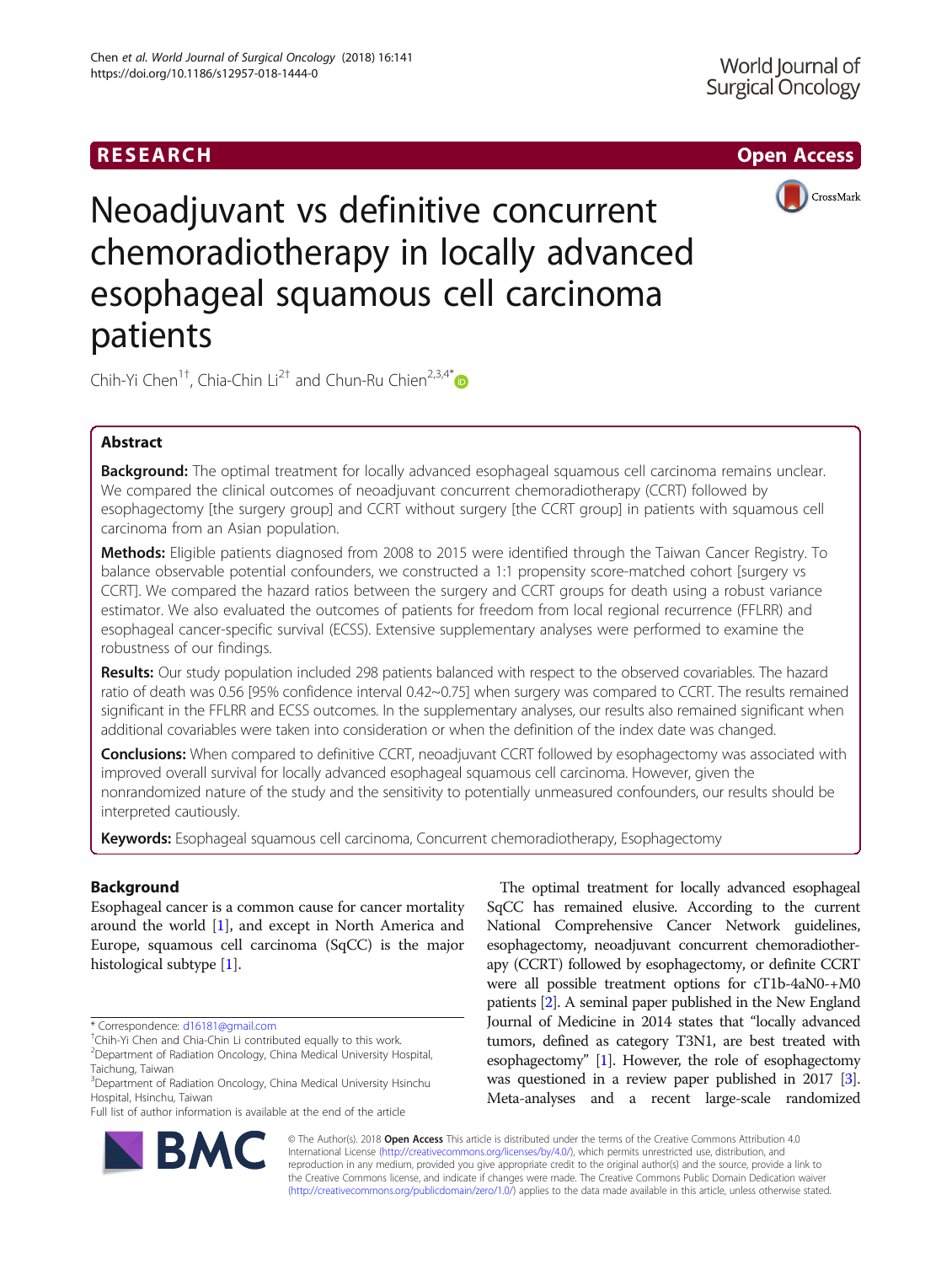<span id="page-1-0"></span>controlled trial (RCT) reported favorable outcomes when neoadjuvant CCRT followed by esophagectomy was compared to esophagectomy alone [\[4,](#page-7-0) [5\]](#page-7-0). In addition, RCTs for esophageal SqCC patients from Germany and France had reported similar overall survival (OS), although better local control was obtained with neoadjuvant CCRT followed by esophagectomy compared to CCRT without surgery (also mentioned in the 2017 review paper above) [\[3](#page-7-0), [6,](#page-7-0) [7](#page-7-0)]. Another RCT also reported similar OS between CCRT without surgery and upfront esophagectomy without neoadjuvant CCRT [\[8\]](#page-7-0).

Therefore, the aim of our study was to compare neoadjuvant CCRT followed by esophagectomy to definitive CCRT for locally advanced esophageal SqCC patients in a real-world Asian population.

## Methods

## Data source

In our study, the primary data comes from the Taiwan Cancer Registry (TCR) and death registration. The TCR is a high-quality database [\[9\]](#page-7-0) that provides complete information such as individual demographics, stage of disease, tumor histology, and treatment details. Some prognostic factors, e.g., the use of positron emission tomography (PET), were also available since 2011.

## Study population and study design

Our study flow chart, designed to conform to the STROBE guidelines [\[10](#page-7-0)], is depicted in Fig. 1. The main study population consisted of locally advanced esophageal SqCC patients diagnosed from 2008 to 2015 who received neoadjuvant CCRT [radiotherapy dose 40–50.4 Gy] before esophagectomy, or CCRT [radiotherapy dose  $\geq 50.4$  Gy] without surgery. The explanatory variable of interest in this study was the surgery group (neoadjuvant CCRT followed by esophagectomy) vs the CCRT group (CCRT without surgery). We collected covariables based on our experiences in clinical care and related TCR studies [\[11](#page-7-0)–[13\]](#page-7-0) for adjustment of potential nonrandomized treatment selection (as mentioned in the next section). We defined the date of diagnosis from the cancer registry as the index date and obtained the survival statuses of patients from the death registry [follow-up until Dec 31, 2016]. We then estimated propensity scores (PSs) using the covariables to construct a PS-matched sample. We used this PS-based method rather than a Cox regression model, as suggested in previous literature [[14](#page-7-0), [15](#page-7-0)].

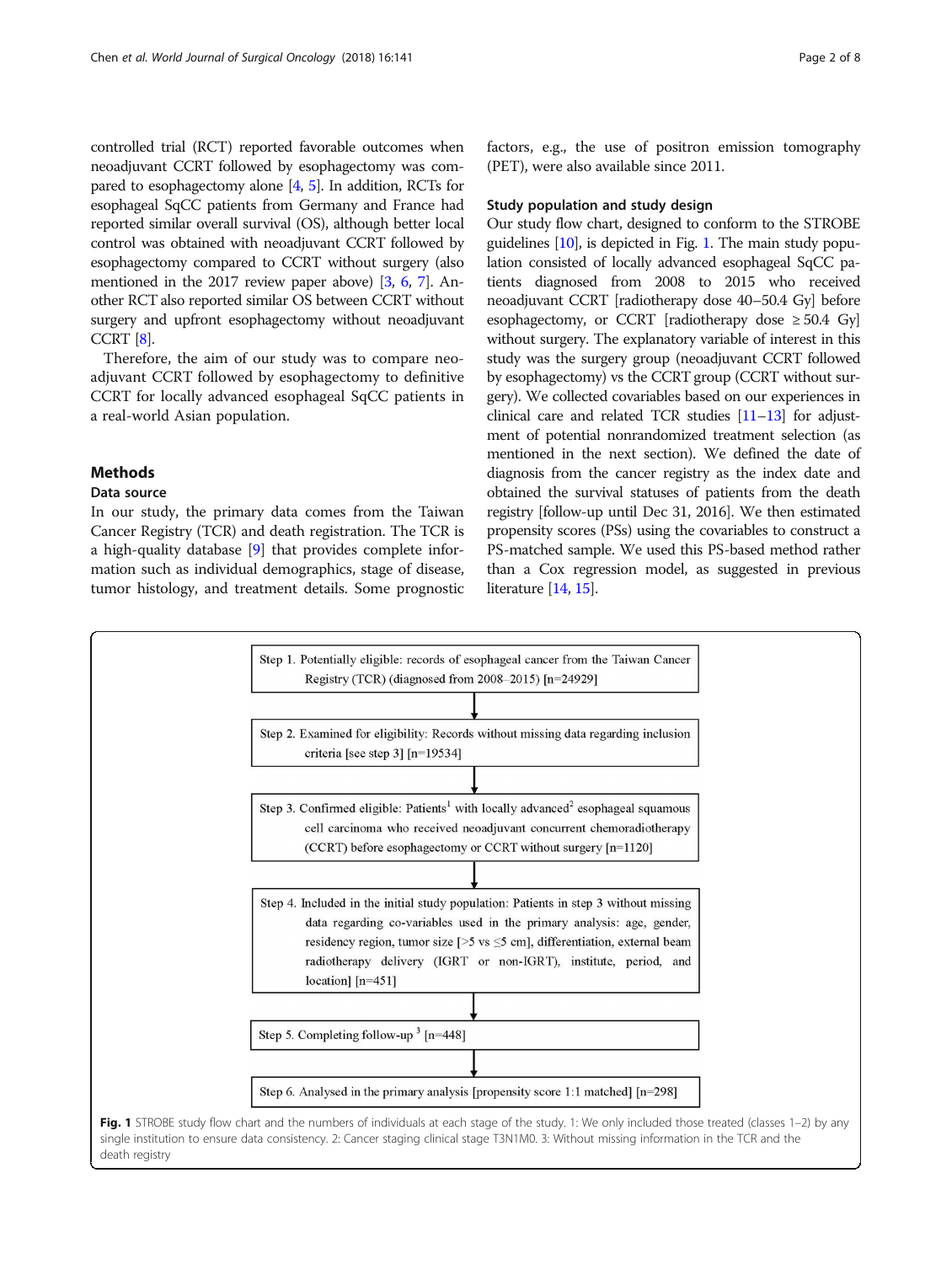## Other explanatory covariables

Patient demographics [age, gender, residency region], disease characteristics [tumor size, differentiation, tumor location], radiotherapy (RT) delivery, institution, and period were included in our primary analysis. We also considered a prognostic factor ["use of PET", available in the TCR since 2011] in the supplementary analyses. The definitions of covariables were as follows. Patient residency region was classified as northern Taiwan or elsewhere. Tumor size was classified by a diameter  $\leq$  5 or  $>$  5 cm. Tumor differentiation was classified as well/moderately differentiated or poorly/undifferentiated. External beam radiotherapy delivery was classified as image-guided radiotherapy (IGRT) or non-IGRT. The hospital was classified as a high- or low-volume institute via a threshold [20 esophagectomies per year] [\[16\]](#page-7-0). The time period was classified as 2008–2009 or 2010–2015. Tumor location was classified as cervical or not.

## Statistical analysis

We performed the statistical analysis using the software SAS 9.4 (SAS Institute, Cary, NC, USA) and STATA 12 (StataCorp LP, College Station, TX, USA). In the primary analysis, we used a logistic regression model based on covariables to evaluate the probability of receiving surgery (vs CCRT) and then used the logit of the probability as the PS in a PS-matched method. Tabulation and standardized difference [\[17](#page-7-0), [18](#page-7-0)] were used to assess the balance of covariates between PS-matched groups. We used a robust variance estimator to compare the hazard ratios of events between surgery- and CCRT-matched groups during the entire follow-up period  $[14]$ . As suggested in the recent literature  $[19]$  $[19]$ , we evaluated the robustness of our findings to potential unmeasured confounding factor(s) via the E-factor. We also evaluated the outcomes of patients for freedom from local regional recurrence (FFLRR) and esophageal cancer-specific survival (ECSS) according to the TCR and the death registry.

### Supplementary analysis

In a subgroup of patients [diagnosed from 2011 to 2015] for whom additional information, i.e., use of PET, was available, we performed the first supplementary analysis (SA-1). In the second supplementary analysis (SA-2), we repeated what we did in SA-1 but limited the surgery group to those who received minimally invasive esophagectomy (MIE) because of its potential superiority [[20](#page-7-0), [21\]](#page-7-0). In the third supplementary analysis (SA-3), we reanalyzed the OS in the primary analysis when the index date was changed to the start of radiotherapy.

## Results

## Identification of the study population used in the primary analysis

As shown in Fig. [1,](#page-1-0) the identified initial study population consisted of 451 esophageal SqCC cancer patients divided into surgery or CCRT groups. After excluding the missing data in follow-up and applying a PS matching method, 298 patients were used as the final study population in the primary analysis. The patient characteristics are described in Table [1.](#page-3-0) All covariables after matching were well balanced with small standardized differences (< 0.25) [[17\]](#page-7-0).

## Primary analysis

After a median follow-up of 20 months [range 3–98], death was observed for 79 patients in the surgery group and for 108 in the CCRT group. The hazard ratio (HR) of death when surgery was compared to CCRT was 0.56 [95% confidence interval (95CI) 0.42–0.75, p value < 0.001]. The observed HR 0.56 for OS could be explained by an unmeasured confounder associated with the selection of treatment (IMRT or 3DCRT) and live/death by a risk ratio of 2.35-fold each; however, weaker confounding factors could not do so. Furthermore, the confidence interval could be moved to include the null hypothesis by an unmeasured confounder by a risk ratio of 1.74, above and beyond the measured confounders; however, weaker confounding could not. The 5-year OS rate for surgery was 38% (vs 20% for CCRT). Figure [2](#page-3-0) shows the Kaplan-Meier survival curve for OS. Surgery was also associated with better FFLRR [HR 0.17, 95CI 0.11-0.28,  $p$  value < .001] and ECSS [HR 0.56, 95CI 0.41 $-0.77$ , *p* value < .001].

## Supplementary analyses

In the SA-1, which incorporated the use of PET into the PS model, all of the covariables were well balanced and the standardized differences were small (< 0.25) (Table [2](#page-4-0)). From this analysis, we found that surgery was still associated with improved OS compared to CCRT [HR 0.51, 95CI 0.[3](#page-4-0)6–0.72,  $p$  value < 0.001]. Figure 3 shows the Kaplan-Meier survival curve for OS.

In the SA-2, in which neoadjuvant CCRT followed by MIE was compared to CCRT without surgery, all of the covariables were still well balanced with small standardized differences  $( $0.25$ ) (Table 3). The HR of death$  $( $0.25$ ) (Table 3). The HR of death$  $( $0.25$ ) (Table 3). The HR of death$ when surgery [MIE] was compared to CCRT was 0.44 [95CI 0.28–0.70,  $p$  value < 0.001]. Figure [4](#page-5-0) shows the Kaplan-Meier survival curve for OS.

In the SA-3 in which we used the RT-start date as the index date, the HR for death when surgery was compared with CCRT was similar [0.55, 95CI 0.41–0.74,  $p$  value < 0.001]. The Kaplan-Meier survival curves for OS are shown in Fig. [5](#page-6-0).

## **Discussion**

In this population-based study PS-matched analysis from Asia (Taiwan), we found that for locally advanced esophageal SqCC, neoadjuvant CCRT followed by esophagectomy was associated with improved OS when compared to CCRT without surgery.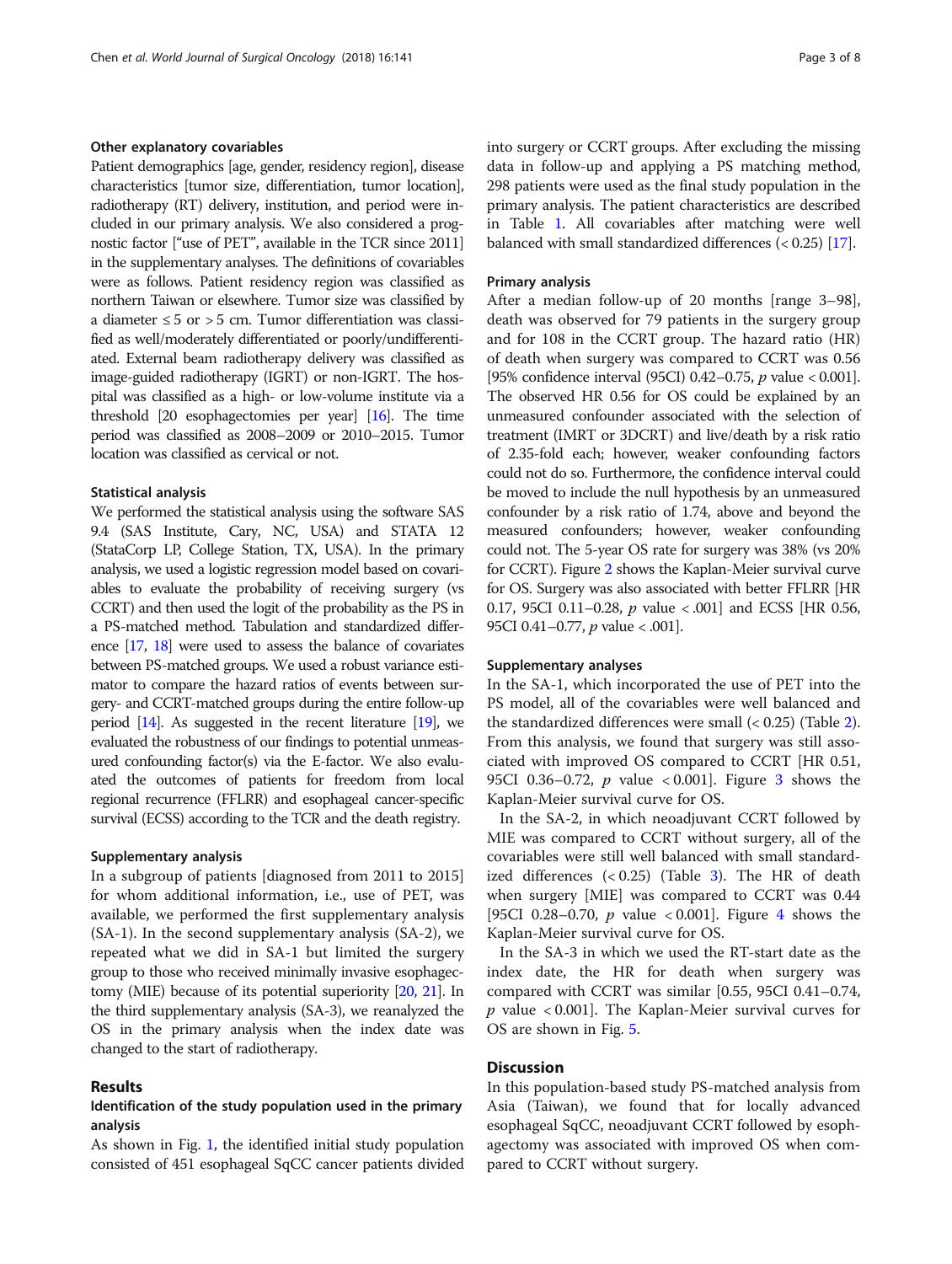|                 |                         | Surgery                          |                   | <b>CCRT</b>                      |          | Standardized<br>difference <sup>a</sup> |
|-----------------|-------------------------|----------------------------------|-------------------|----------------------------------|----------|-----------------------------------------|
|                 |                         | Number or mean (sd) <sup>a</sup> | $(\%)^{\text{a}}$ | Number or mean (sd) <sup>a</sup> | $(\%)^a$ |                                         |
| Age             |                         | 56.93 (8.65)                     |                   | 57.26 (10.48)                    |          | 0.04                                    |
| Gender          | Female                  | $\,8\,$                          | (5)               | 7                                | (5)      | 0.03                                    |
|                 | Male                    | 141                              | (95)              | 142                              | (95)     |                                         |
| Residency       | Non-north               | 101                              | (68)              | 100                              | (67)     | 0.01                                    |
|                 | North                   | 48                               | (32)              | 49                               | (33)     |                                         |
| Tumor size      | $\leq$ 5 cm             | 59                               | (40)              | 60                               | (40)     | 0.01                                    |
|                 | $>5$ cm                 | 90                               | (60)              | 89                               | (60)     |                                         |
| Differentiation | Poorly/undifferentiated | 46                               | (31)              | 53                               | (36)     | 0.10                                    |
|                 | Well/moderately         | 103                              | (69)              | 96                               | (64)     |                                         |
| RT delivery     | Non-IGRT                | 131                              | (88)              | 128                              | (86)     | 0.06                                    |
|                 | <b>IGRT</b>             | 18                               | (12)              | 21                               | (14)     |                                         |
| Institution     | Low volume              | 50                               | (34)              | 54                               | (36)     | 0.06                                    |
|                 | High volume             | 99                               | (66)              | 95                               | (64)     |                                         |
| Period          | 2008-2009               | 18                               | (12)              | 19                               | (13)     | 0.02                                    |
|                 | 2010-2015               | 131                              | (88)              | 130                              | (87)     |                                         |
| Location        | Cervical                |                                  | (1)               | 1                                | (1)      | 0.00                                    |
|                 | Noncervical             | 148                              | (99)              | 148                              | (99)     |                                         |

<span id="page-3-0"></span>Table 1 Characteristics of matched study population in the primary analysis

sd standard deviation, RT radiotherapy, IGRT image-guided RT, CCRT concurrent chemoradiotherapy Rounded

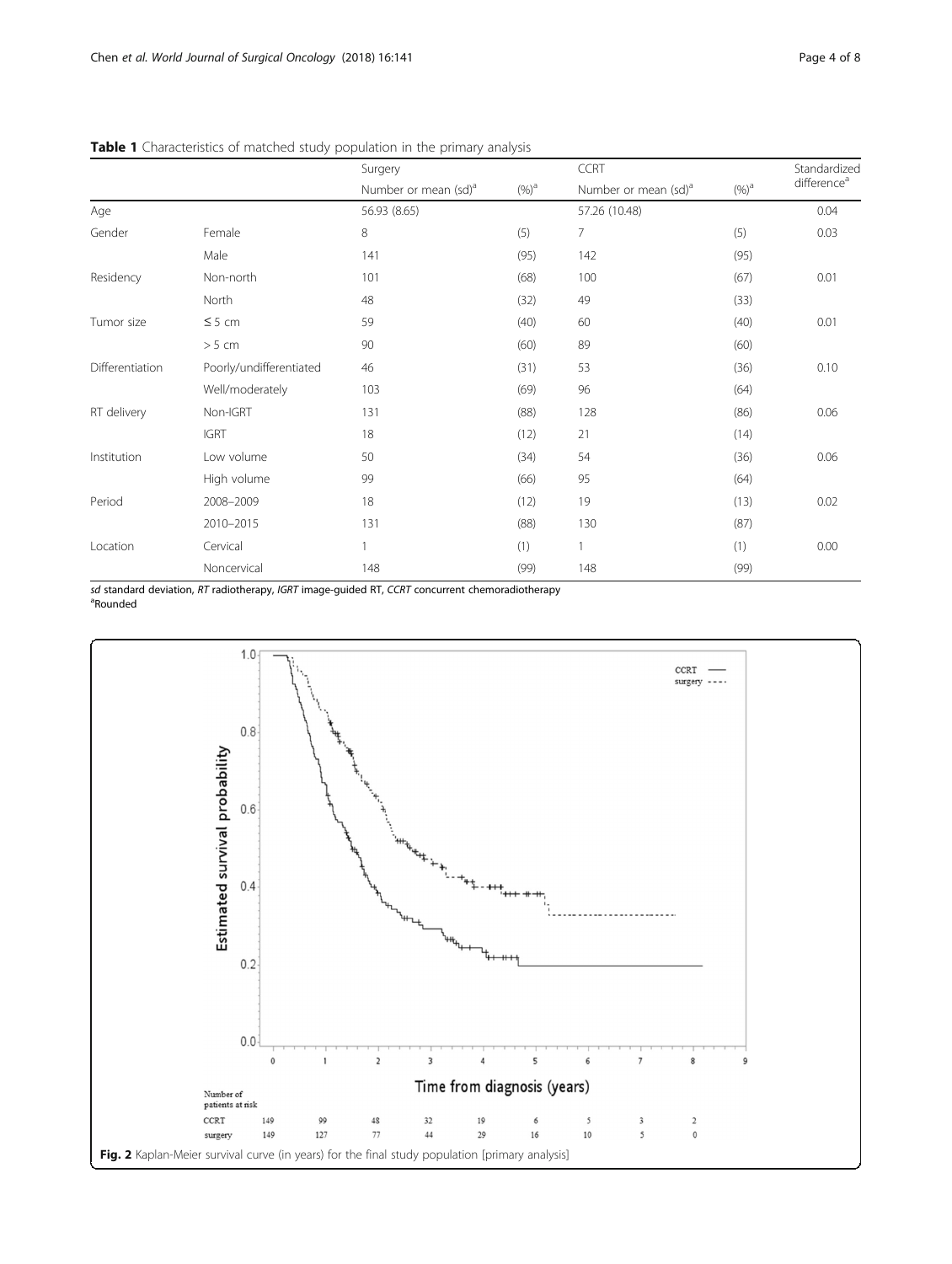|                 |                         | Surgery                          |         | <b>CCRT</b>                      |          | Standardized            |
|-----------------|-------------------------|----------------------------------|---------|----------------------------------|----------|-------------------------|
|                 |                         | Number or mean (sd) <sup>a</sup> | $(%)^a$ | Number or mean (sd) <sup>a</sup> | $(\%)^a$ | difference <sup>a</sup> |
| Age             |                         | 57.00 (7.63)                     |         | 56.61 (9.62)                     |          | 0.05                    |
| Gender          | Female                  | 6                                | (5)     | 3                                | (3)      | 0.14                    |
|                 | Male                    | 104                              | (95)    | 107                              | (97)     |                         |
| Residency       | Non-north               | 76                               | (69)    | 80                               | (73)     | 0.08                    |
|                 | North                   | 34                               | (31)    | 30                               | (27)     |                         |
| Tumor size      | $\leq$ 5 cm             | 43                               | (39)    | 42                               | (38)     | 0.02                    |
|                 | > 5 cm                  | 67                               | (61)    | 68                               | (62)     |                         |
| Differentiation | Poorly/undifferentiated | 41                               | (37)    | 42                               | (38)     | 0.02                    |
|                 | Well/moderately         | 69                               | (63)    | 68                               | (62)     |                         |
| RT delivery     | Non-IGRT                | 94                               | (85)    | 96                               | (87)     | 0.05                    |
|                 | <b>IGRT</b>             | 16                               | (15)    | 14                               | (13)     |                         |
| Institution     | Low volume              | 40                               | (36)    | 45                               | (41)     | 0.09                    |
|                 | High volume             | 70                               | (64)    | 65                               | (59)     |                         |
| Use of PET      | Without                 | 12                               | (11)    | 12                               | (11)     | 0.00                    |
|                 | With                    | 98                               | (89)    | 98                               | (89)     |                         |
| Location        | Cervical                |                                  | (1)     |                                  | (1)      | 0.00                    |
|                 | Noncervical             | 109                              | (99)    | 109                              | (99)     |                         |

## <span id="page-4-0"></span>Table 2 Characteristics of the matched study population in the SA-1

sd standard deviation, RT radiotherapy, IGRT image-guided RT, PET positron emission tomography, CCRT concurrent chemoradiotherapy Rounded

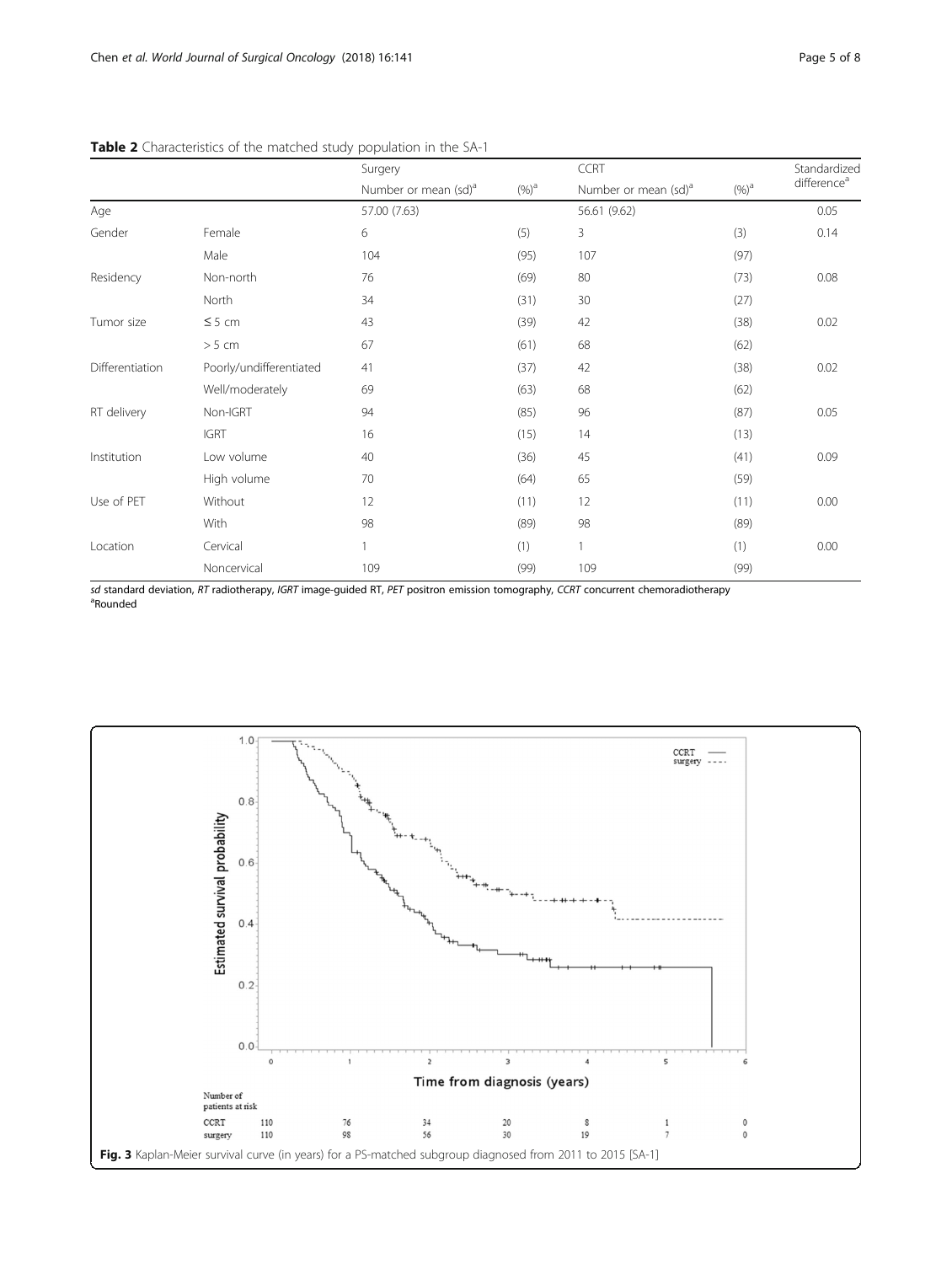|                 |                         | Surgery [MIE]                    |                   | <b>CCRT</b>                      |          | Standardized<br>difference <sup>a</sup> |
|-----------------|-------------------------|----------------------------------|-------------------|----------------------------------|----------|-----------------------------------------|
|                 |                         | Number or mean (sd) <sup>a</sup> | $(\%)^{\text{a}}$ | Number or mean (sd) <sup>a</sup> | $(\%)^a$ |                                         |
| Age             |                         | 56.38 (8.21)                     |                   | 55.35 (10.58)                    |          | 0.11                                    |
| Gender          | Female                  | $\overline{4}$                   | (5)               | $\overline{4}$                   | (5)      | 0.00                                    |
|                 | Male                    | 78                               | (95)              | 78                               | (95)     |                                         |
| Residency       | Non-north               | 57                               | (70)              | 52                               | (63)     | 0.13                                    |
|                 | North                   | 25                               | (30)              | 30                               | (37)     |                                         |
| Tumor size      | $\leq$ 5 cm             | 31                               | (38)              | 31                               | (38)     | 0.00                                    |
|                 | $>5$ cm                 | 51                               | (62)              | 51                               | (62)     |                                         |
| Differentiation | Poorly/undifferentiated | 31                               | (38)              | 30                               | (37)     | 0.03                                    |
|                 | Well/moderately         | 51                               | (62)              | 52                               | (63)     |                                         |
| RT delivery     | Non-IGRT                | 70                               | (85)              | 68                               | (83)     | 0.07                                    |
|                 | <b>IGRT</b>             | 12                               | (15)              | 14                               | (17)     |                                         |
| Institution     | Low volume              | 23                               | (28)              | 25                               | (30)     | 0.05                                    |
|                 | High volume             | 59                               | (72)              | 57                               | (70)     |                                         |
| Use of PET      | Without                 | $7\overline{ }$                  | (9)               | 11                               | (13)     | 0.16                                    |
|                 | With                    | 75                               | (91)              | 71                               | (87)     |                                         |

## <span id="page-5-0"></span>Table 3 Characteristics of the matched study population in the SA-2

The nonoverlapped covariable (location) was not included in this matching

sd standard deviation, RT radiotherapy, IGRT image-guided RT, PET positron emission tomography, MIE minimally invasive esophagectomy, CCRT concurrent chemoradiotherapy

<sup>a</sup>Rounded

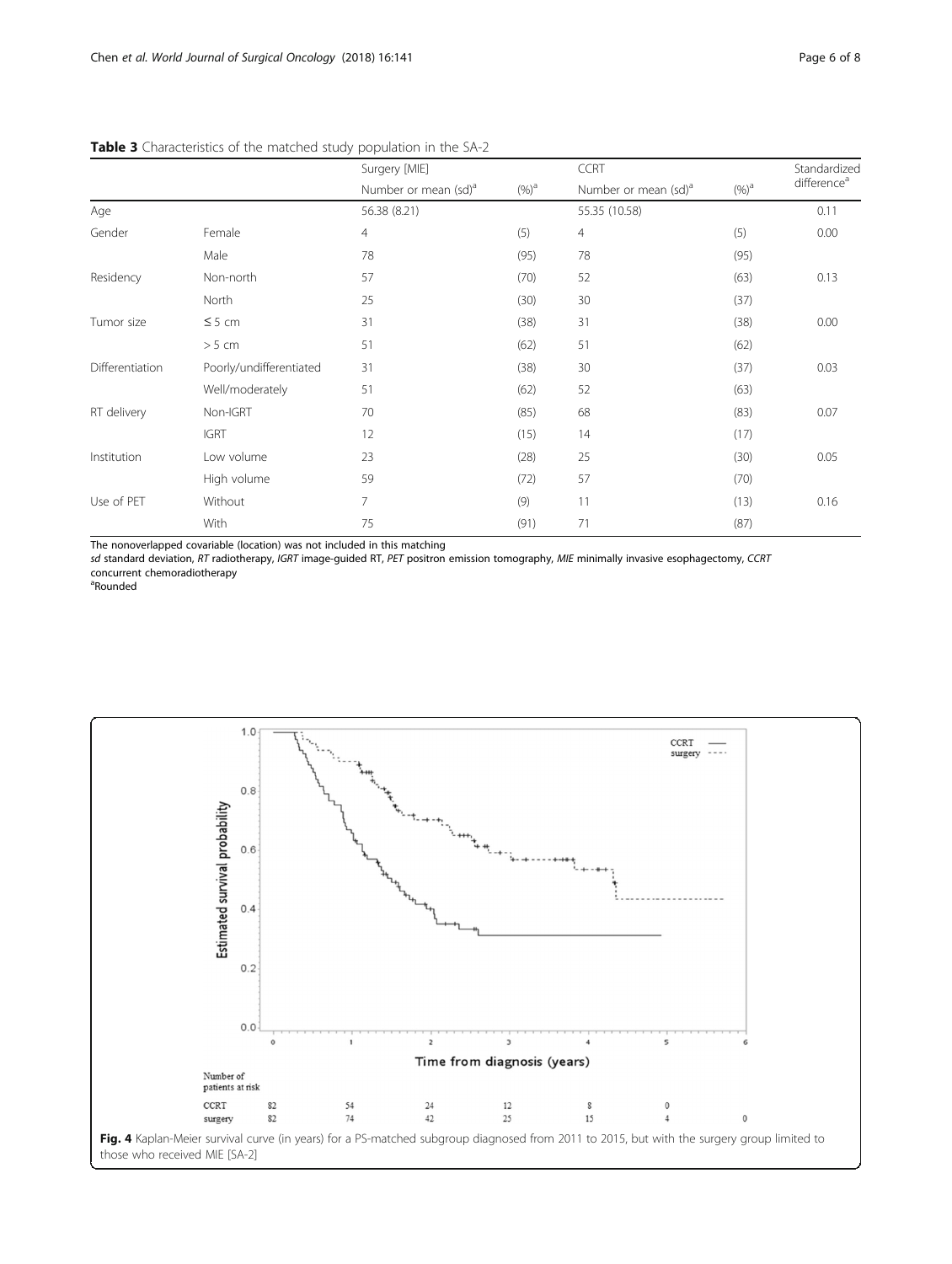<span id="page-6-0"></span>

Statistically, our results were not consistent with available RCTs [[6](#page-7-0), [7](#page-7-0)]; however, survival was actually numerically better for the surgical arm when compared to that for the nonsurgical arms in both RCTs, although not statistically significant. The 2-year OS was 39.9 vs 35.4% in the German trial [[7\]](#page-7-0) and 37.1 vs 36.5% [per protocol] in the French trial  $[6]$  $[6]$ . In our study, it was 63 vs 39%. Therefore, the outcome of CCRT in our study was similar to both RCTs, but the outcome of neoadjuvant CCRT followed by esophagectomy was higher in our study [63%] (although close to the 67% OS reported in the modern CROSS study [[5\]](#page-7-0)).

We feel that our findings are compatible with the prevalent concept that esophagectomy is an integral part of treatment for locally advanced esophageal cancer [\[1](#page-7-0)], possibly through improved disease control (demonstrated by the improved FFLRR and ECSS), as better local/regional control in the surgical arm had also been reported in the above RCTs [\[6](#page-7-0), [7\]](#page-7-0). However, given the abovementioned RCTs and that our result was sensitive to potential unmeasured confounders [E-factor 1.74], we feel that our results should not be interpreted as conclusive and that further modern RCTs are needed. When we searched in "<https://clinicaltrials.gov/>" using ["esophagectomy" AND "concurrent chemoradiotherapy"] on May 21, 2018, we found two relevant ongoing trials [NCT02972372, NCT01740375]; however, these trials were relevant but not identical. NCT02972372 investigated definitive CCRT vs surgery without neoadjuvant CCRT, whereas NCT01740375 investigated upfront surgery or observation for those patients who achieved complete clinical response. Therefore, the results of our study could be valuable for contemporary patient decision-making until other modern high-level evidence becomes available.

There were some limitations in our study. First, we shared the inherent limitation of observation study. Although we tried our best to follow the STROBE guidelines for observational study [\[10](#page-7-0)] and examined extensive supplementary analyses, potential unmeasured confounder(s), such as presenting body weight loss [\[6](#page-7-0)] or operability, might still threaten our results. Second, the generalizability of our finding to regions where SqCC was not the predominant histology might be questionable.

## Conclusions

We found that for locally advanced esophageal SqCC, neoadjuvant CCRT followed by esophagectomy was associated with improved OS when compared to CCRT without surgery. However, given the nonrandomized nature of the study and sensitivity to potential unmeasured confounder(s), our results should be interpreted cautiously.